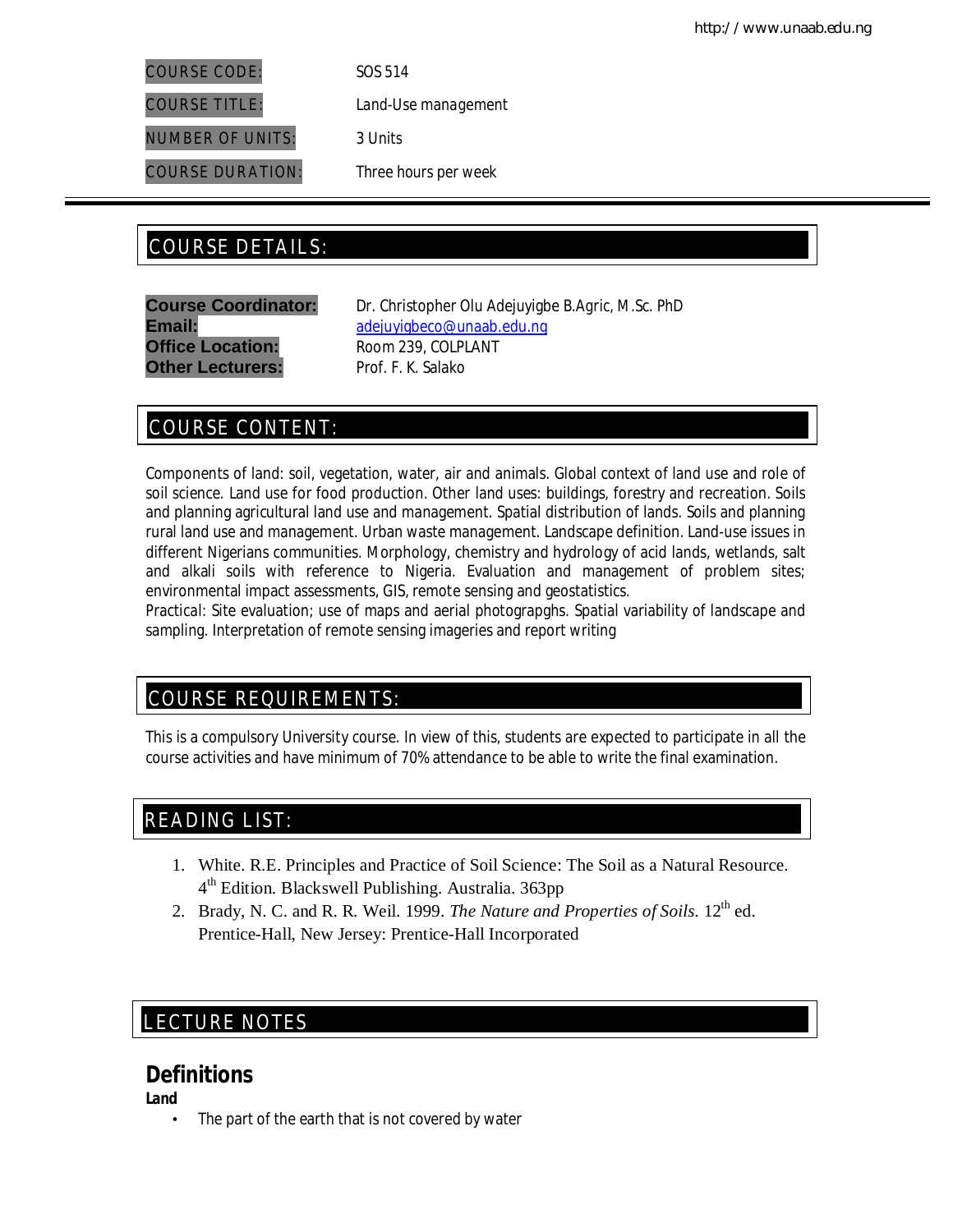- An area of the earth's surface, including all elements of the physical and biological environment that influence land use. It refers not only to soil, but also landforms, climate, hydrology, vegetation and fauna, together with land improvements such as terraces and drainage works.
- Land can also be defined in relation to ownership, demarcation, or use as any portion, large or small, of the surface of the earth, considered by itself, or as belonging to an individual or a people, as a country, estate, farm, or tract.; or in respect to its nature or quality; soil; as, wet land; good or bad land.
- FAO (1992) defined land as a delineable area, encompassing all attributes of the biosphere immediately above or below the earth surface , including the soil, terrain surface hydrology, the near-surface climate, sediments and associated groundwater reserve, the biological resources, as well as the human settlements pattern and infrastructure resulting from human activity

## **Land use**

- The management of land to meet specified socio-economic objectives. Land use is described by the purposes for which the land is used, and the types and sequences of development, conservation and environmental management activities carried out upon the land.
- Tin order words, it refers to the purpose to which land is committed, including the production of goods (such as crops, timber and manufactures) and services (such as defence, recreation, biodiversity and natural resources protection). Some land uses, such as cropping, have a characteristic land cover pattern.

#### **Land management practice**

- This refers to the means by which the land management objective is achieved the 'how' of land use (For example cultivation practices such as minimum tillage or direct drilling).
- Some land management practices, such as waste disposal, tillage and rotation systems, may be discriminated by characteristic land cover patterns.

#### *Tenure*

- The form of an interest in land. Some forms of tenure (such as pastoral or mineral leases or nature conservation reserves) relate directly to land use and land management.
- •

## *Land capability and suitability*

• Land capability assesses the limitations to land use imposed by land characteristics and specifies management options. Land suitability (part of the process of land evaluation) is the fitness of a given type of land for a specified kind of land use.

## **Land resources**

Land resources are the resources of climate, water, soils, forests, pastures and wildlife, on which agriculture, forestry and other forms of rural land use depend.

**Land degradation** - the reduction or loss of the biological or economic productivity from rainfed cropland, irrigated cropland, or range, pasture, forest and woodlands. Land degradation usually results from unsustainable land use. It destroys land resources

# **COMPONENTS OF LAND:**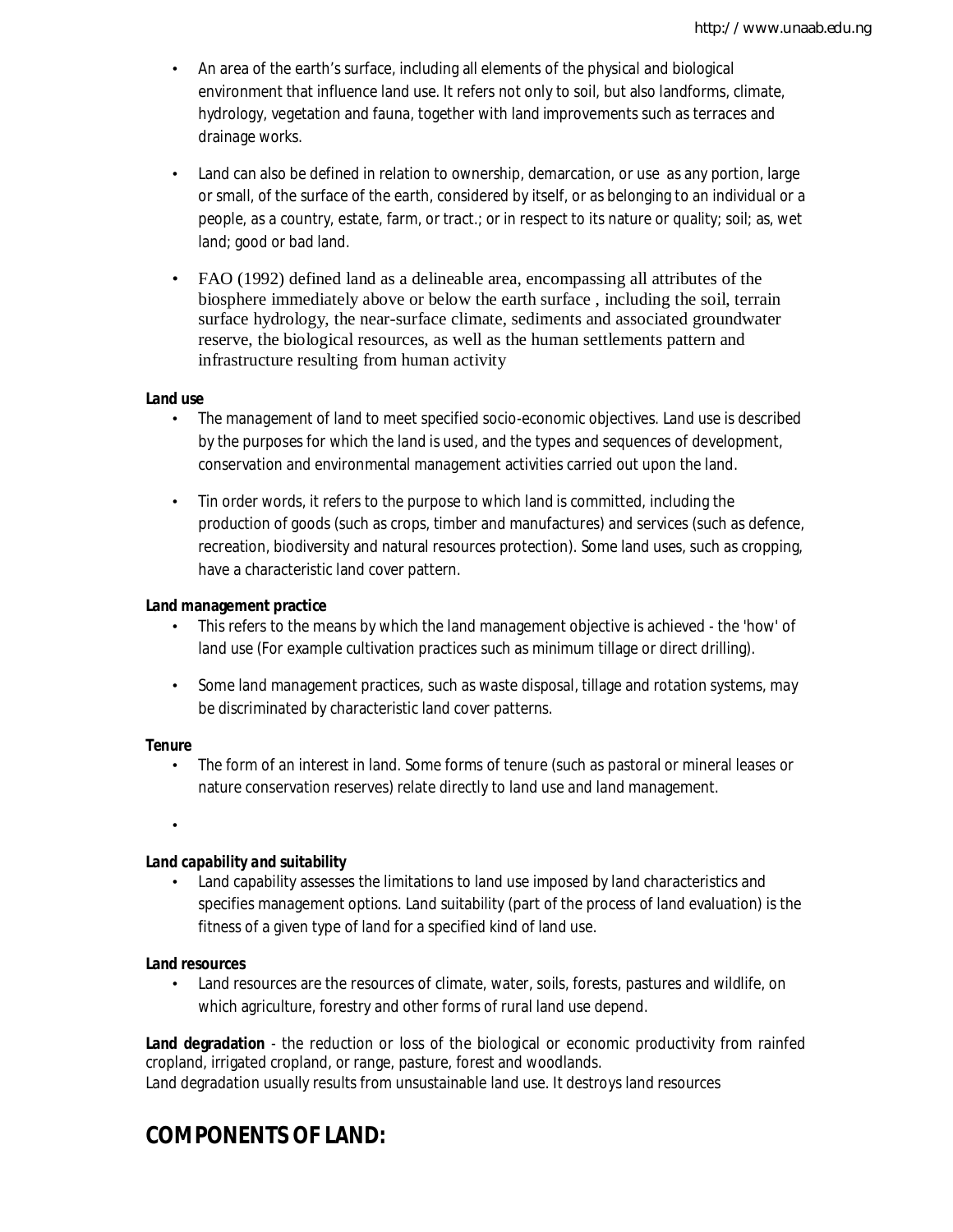Components of land include the soil, the vegetation, the ground water, air, wildlife. Each of these components play significant role in bestowing quality on the land through thie interaction with one another.

## **Soil**

Soil occur the interface between the atmosphere and the lithosphere, and in interface with the hydrosphere. The soil derives its components from these spheres and supports the growth of many plants and animals

Soil is a complex mixture of eroded rock, mineral nutrients, decaying organic material, water, air and millions of microscopic organisms involved in the process of rotting and breaking down of dead organic material and re-incorporating their nutrients into the soil

## **Vegetation**

Vegetation refers to ground cover provided by plants in a region. It is the aspect of the plant life of land. Vegetation types vary globally. In Sub-Sahara Africa, the vegetation types include the Mangrove forest (in the coastal regions), rainforests (tropical and subtropical), Savannah (tree savannah and grass savannah). In Nigeria, vegetation cover varies from the south (mangrove in the delta region) to rainforest in the southeast and southwest, and savannah (guinea, Sudan and Sahel) towards the north. Vegetation type is function of the climate. Temperature and precipitation are two major elements of climate which determine variation in vegetation globally because these two factors interact together to affect plant growth.

Variation may occur in vegetation cover due to abrupt changes generally referred to as disturbance. Example of disturbances include wildfires, high winds, landslides, floods, avalanches

Other factor that determines the type of vegetation cover of a place is the land-use. A piece of land use for agricultural purpose may be covered with one type of crop or the other. Land-use also affects the plant diversity of the vegetation cover and the landscape in general. The larger an area of land in consideration, the higher the heterogeneity of the vegetation cover.

Vegetation cover is a vital component of land as it play role in conservation of other components of land – soil, water, wildlife and biodiversity.

## **Water**

Water as a component of land differs from large bodies of water such as sea, lake or ocean. Surface water such as streams, springs originating from the ground are regarded as part of land. Rivers may be considered based on scale of reference, *i.e.* in proportion to the surface area covered by soil and vegetation. Water as part of land includes all forms of groundwater – water in soil pores, and water in aquifers.

Groundwater sources are very vital for agricultural, municipal and industrial land-uses. Groundwater is made available for drinking, irrigation etc. through well digging, and bore holes. In some places, the water table – depth at which the soil pore spaces, fractures and voids in rock become completely saturated with water – may be low or high. When the water table is high (very close to surface), it is easier to obtain ground water through wells. When the soil pores are saturated for most parts of the year, hydromorphic condition of the land obtains. And such land requires special land-use and management

## **Air**

Air - a colourless, odourless gaseous mixture of nitrogen oxygen and other gases in less amounts – is a component of land. Air is important for survival of plant and animals below-ground and aboveground. Functionality of other components of land depends much on air quality.

Globally, the changing air quality is a serious challenge as it affects important climatic factors resulting in global warming. Release of greenhouse gases  $-$  CO<sub>2</sub>, methane, NO<sub>2</sub> etc, into the atmosphere coupled with depletion in vegetation (which acts as sink and processor of the gases to maintain balance), pose serious challenge to the stability of the planet. Air quality is also affected by pollution. When acid-forming gases released into the atmosphere get precipitated by on land in acid rain, it becomes source of disturbance which results in change vegetation or destruction of land quality. Another source of pollution which affect air quality is the traffic.

# **Animals**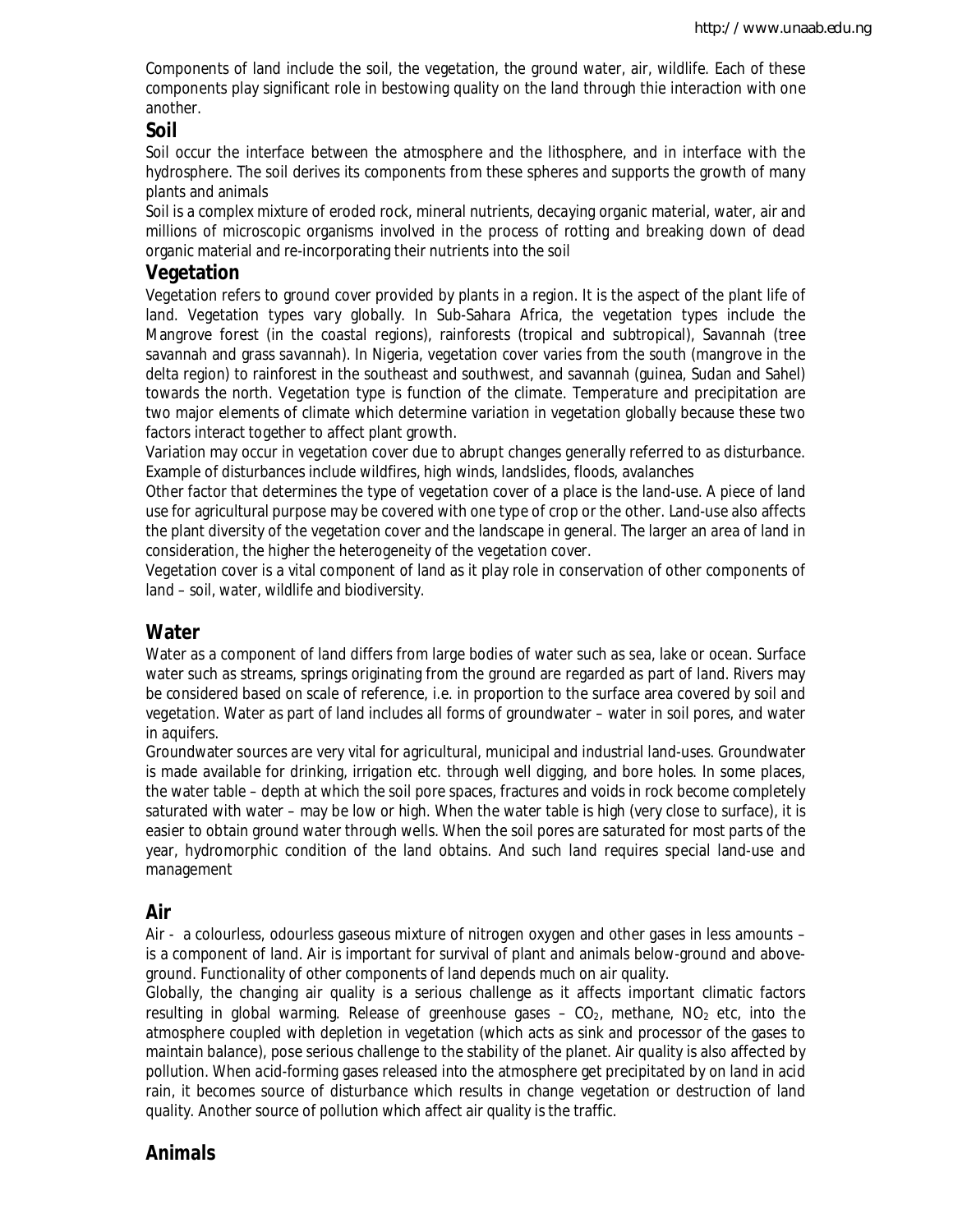Terrestrial animals constitute a component of land. Some of these animals dwell in the soil, some dwell on trees. Soil animals range from the mcroscopic soil fauna to the large macrofauna. Most soil fauna play significant roles in ecosystem services such as nutrient cycling which are important for maintenance of land quality and restoration of degraded land.

Most large terrestrial animals constitute games and wildlife resources. Animals are hunted for food. Other wildlife resources obtain from animals include honey from bees, hides from mammals and land-dwelling reptiles.

## **GLOBAL CONTEXT OF LAND USE**

Humans make use of the land they inhabit to a degree unmatched by any other species. Land represents about 29 percent of the earth's surface. The uses to which this land is put (land-use morphology) vary considerably from place to place.

For example in the US, land is more or less equally divided among forest, pasture, crops, and built-up areas. On the other hand, 75 percent of the land in the Democratic Republic of the Congo (DRC) is forested, and only about 10 percent is devoted to crops and pasture.

- Useable land is an especially precious commodity in some countries due to constraints imposed by geography, population density, climate, and other factors. For example, in the Netherlands, land reclamation from the sea is part of efforts to increase the amount of land available for economic use.
- Also in Japan, where most of the population is crowded onto the narrow coastal plains that lie between the mountainous interior and the sea, engineers create additional land by filling bays and harbours.
- The land area available for human use are becoming more threatened to permanently reduce as a result of increasing natural disasters such as flood, earthquake, tsunamis combined with slowly rising sea levels.
- For example, devastating floods are constitute regular scenario in Bangladesh as a result of extensive deforestation in the mountains upstream, torrential monsoon rainfall, and occasional tidal waves in the Bay of Bengal.
- In most countries, increasing pressure to use land for economic development is leading to conflict.
- Farmland, wetlands or other land close to cities may be sought by developers to convert into suburbs, motorways, or shopping centres.
- Conservationists may resist efforts to replace natural forests with tree plantations, ranches, or farms.
- Developing countries are particularly often faced with a dilemma. Their need for money leads them to liquidate their forests and modify their savannas to obtain cash crops for export, yet they must conserve these same ecosystems to guarantee resources for the future.

## **Land Use Planning**:

- The limited supply of land and the increasing demand for land use for alternative uses calls seriously for land use planning
- Among the pressures on the use of land by man the need for housing, the importance of fertile land to grow food, land for industry, land for recreation such as parks, sportsfields and nature and game reserves, and various other land uses.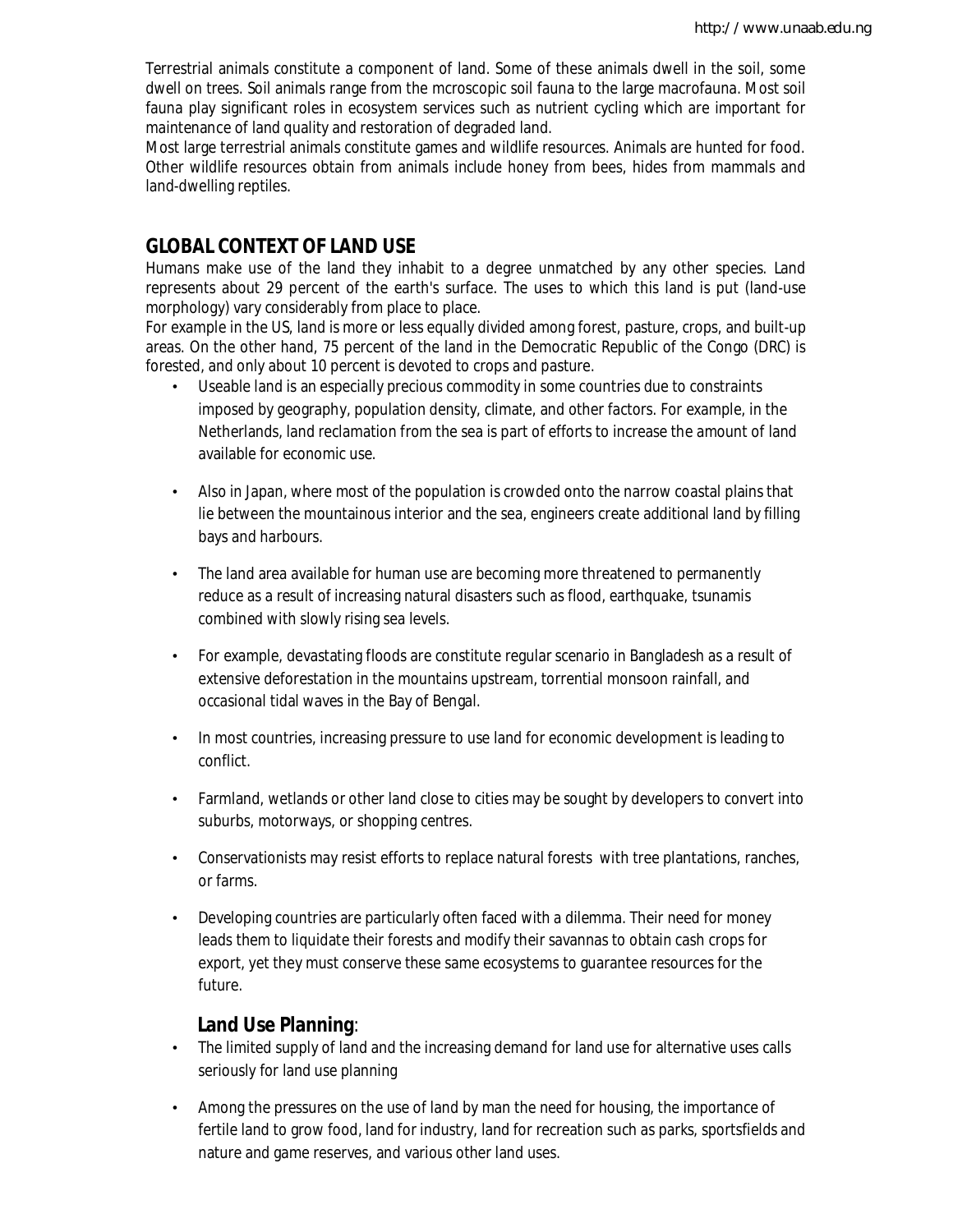- In order to balance the different needs and priorities, land use planning must be undertaken at all levels
- The key to good land use planning is communication between the different land users to achieve a balance of land use and zoning that will satisfy as many people as possible.

# **LAND USE FOR FOOD PRODUCTION**

- Food production involves the use fertilisers, pesticides, genetically developed species, crop rotation and machinery all of which tend to have effects on the land environment. Care must be taken to ensure that intensive farming methods do not affect the environment negatively.
- For example, if a farmer puts too much fertiliser onto his land, it may be washed into rivers and streams where it may cause pollution which may reduce the quality of water required for other purposes.
- It has been estimated that about 11 percent of the earth's total available land area is occupied by farmlands.
- Land use for agricultural purposes varies from place to place and is affected by the climate, culture, population pressure, and soil quality.
- The amount of land given over to farming however varies greatly from country to country.
- For example, it is as high as 77 percent in Barbados, and 60 percent in Denmark, whereas it is as low as 0.2 percent of the total land area in Oman.
- Land use for agricultural purposes is lowest in the arid countries of Southwest Asia.

#### **What percentage of land in Nigeria is used for food production?**

- Nigeria is endowed with vast land resources
- Total land area of about 923,768 km2, about 9% yet unused, 35% devoted to arable and permanent pastures, and about 31% with potential for agricultural use.
- The pattern of land use for farming tends to vary with the distance from large centres of population, a pattern described by the German economist Johann Heinrich von Thünen in 1826. He noted that farms close to cities, where land is most valuable, tend to occupy comparatively small plots and raise intensive crops —those that perish quickly, command a high market price, and are costly to transport. With increasing distance from the centre, the farms become larger and the crops, such as wheat, corn, and other grains, as well as livestock, are more extensive. Although improvements in transportation and refrigeration have permitted departures from von Thünen's model of rural land use, it is still considered to underpin patterns of farming today

#### **OTHER LAND-USES**

#### **Buildings**

Building construction is the major land-use in urban areas. Buildings include residential, industrial, institutional, and recreation centre**.** While buildings in urban areas – cities and towns are concentrated in one place, they are scattered and close to farmstead in most rural areas.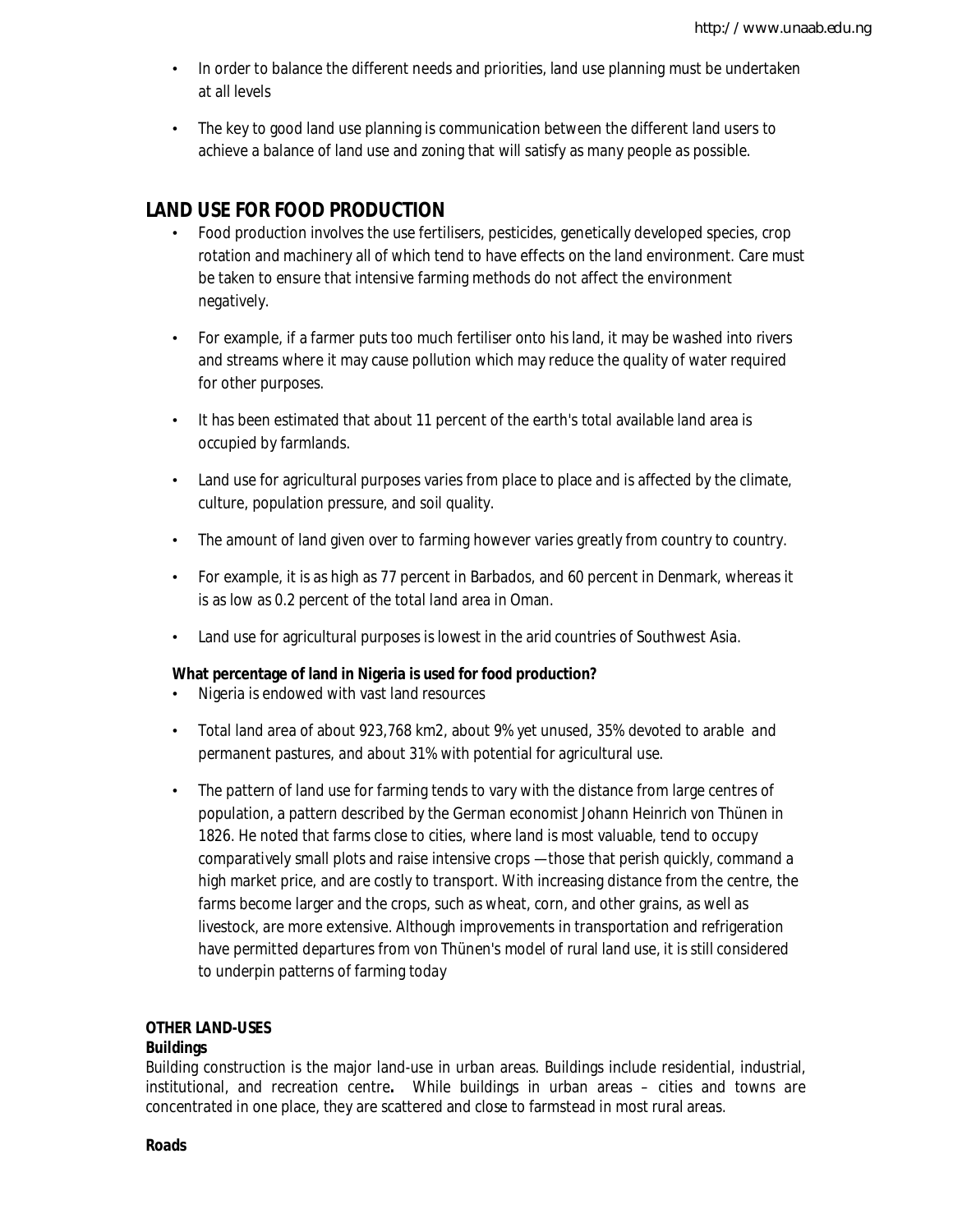Land use for transportation is a next to land use for building in urban areas. Road networks take up a sizable portion of the land. Roads also divide land in the suburbs thereby influencing land-use planning. Roads construction also influences land-use changes. For example the Lagos-Ibadan express way has instigated concentrated, contiguous regional growth within 1- mile of the road.

## **Forestry**

Forests constitute very important biomes on the earth surface. About 12 % of the total land area of West Africa (115 million hectares) is occupied by forest cover. Forests are important reservoir for plant and animal biodiversity. Apart from timber products, like timber and woodfuel, forests and woodlands support other activities including ecotourism, the crafts industry, the traditional medicine sector, the pharmaceutical industry and bushmeat trade which enhances household incomes. Forest resources are however threatened by factors such as

- agricultural expansion,
- increased collection of fuel wood,
- overgrazing,
- fast urbanization,
- industrialization,
- drought,
- bush fires.

All these activities result in deforestation (removal of forest cover)

Land-use for forestry involves caring for forests and management of forest resources especially trees for timbers. Apart from being major vegetation cover, they provide a wide range of ecosystem services. Ecosystem services provided by forests include

- Conservation of biodiversity
- Soil protection from erosion

## **SOIL AND LAND USE PLANNING**

- The soil is a major land resource especially for food production. A knowledge of the soil is important for effective land use planning.
- Soil Surveys provide extensive land use planning information such as limitations for certain uses. Modern soil survey for land use planning involves the use of advanced techniques that make use of satellite, GIS etc.. Soil survey helps in soil classification which may be on its capability, or suitability for a proposed use
- For example, land that is endowed with fertile soil is good for crop production and should not be used for industrial estate, commercial centre, or for recreation.

# **Spatial distribution and land use in Nigeria**

- Nigeria is endowed with vast land resources
- Total land area of about 923,768 km<sup>2</sup>, about 9% yet unused, 35% devoted to arable and permanent pastures, and about 31% with potential for agricultural use. Nigeria displays physiographic regions of varying relief, nature and spatial distribution. These attributes also correspond to the occurrence of the three rock types from which the parent materials of the soils were derived – igneous and metamorphic (the basement complex), and the sedimentary rocks. Nigeria is endowed with both uplands and lowland
- The Niger-Benue drainage system divides the uplands into three: the north-central plateau; the eastern and north-eastern highlands; and the western highlands.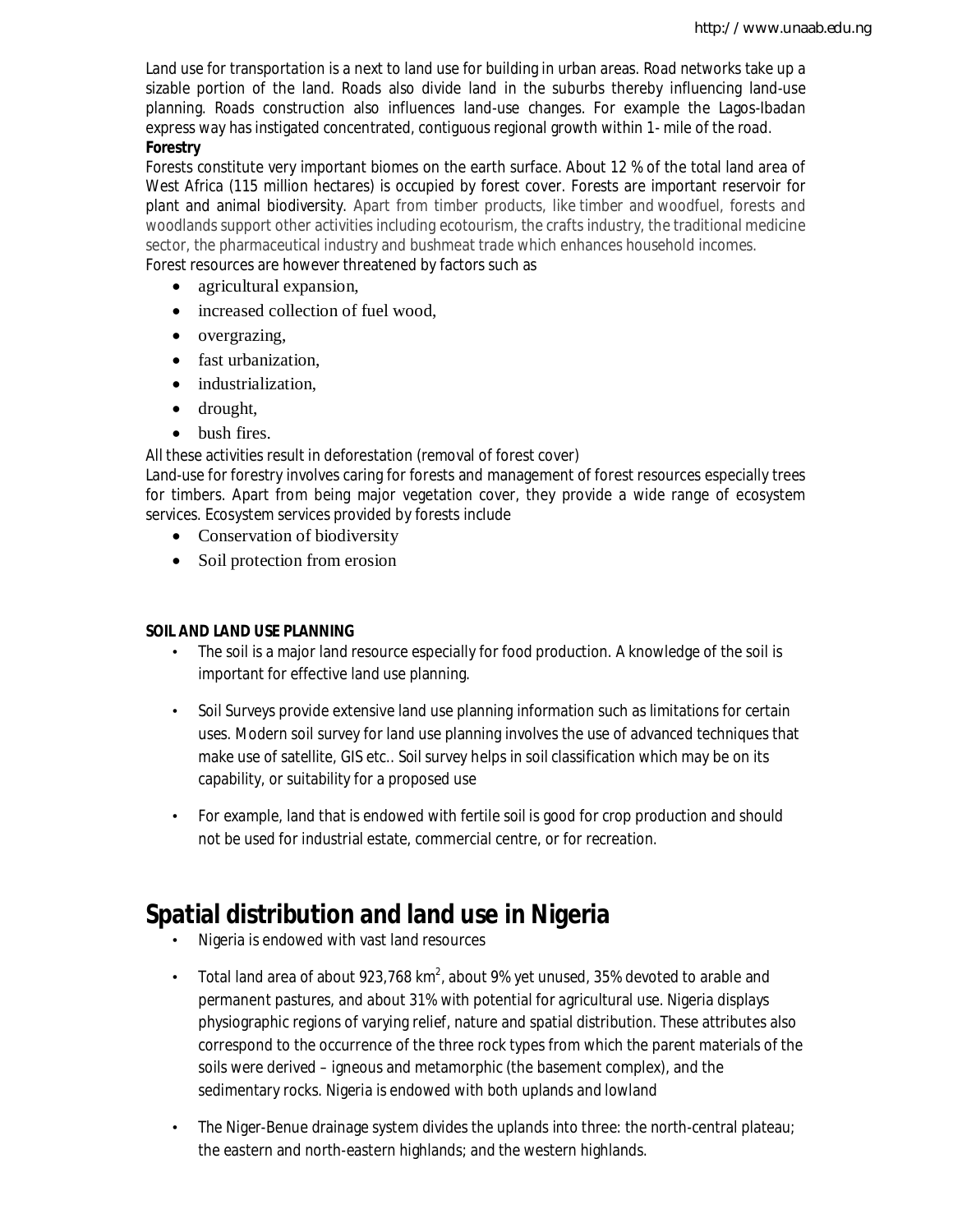- The lowlands mainly developed along the Niger-Benue trough, the Sokoto plains, the Chad basin, and the depositional area of Niger Delta along with the coastal regions.
- The use of land in Nigeria includes: settlement establishment; agricultural activities such as arable and permanent crops, fishing, forest establishment, cattle rearing; mining activities; games and commercial activities.
- Factors affecting land use in Nigeria include: climatic conditions; socio-economic development, land tenure system, among others.

# **Planning rural land use and management**

Agricultural purposes constitute the major land-use in the rural areas. There are two parts of landuse planning with regards to rural areas. – physical and socio-economic. Physical planning has to do with spatial, environmental and infrastructural aspects.

Spatial planning involves identification of its location for reference purposes, and gives context to the plan. Spatial factors add dimensions and magnitude to the area and strengthens the contextual reference to it.

Environmental planning aspect takes into consideration ecologically related issues that are unique to the local community. These are issues that have to do with the norms of land-use in the local community.

Climatic conditions and other land-use practices in to agricultural practices determine the presence of such environmental problems as deforestation, and associated problems as erosion and land degradation.

Infrastructural aspect of planning focus on basic facilities that are essential for life support in a community – housing, transportation, utility such as water for agricultural cultivation and domestic use, electricity, sanitary waste disposal, and communication facilities

#### **URBAN WASTE MANAGEMENT**

Waste management is an essential aspect of urban land-use and management especially as waste contribute majorly to the problems associated with improper land-use approach. **Definition of Waste**

• **Waste** refers to unwanted or unusable. Other terms used for waste materials include rubbish, trash, refuse, garbage, or junk. When waste has been disposed of improperly or carelessly disposed of in plain sight, it is called litter. Waste is said to be dumped if it has been deliberately left somewhere to avoid the management or disposal cost

## **Classification of wastes**

Wastes can be categorized on the basis of their

- *physical nature* (solid waste, semi-solid, liquid, gaseous),
- *chemical nature* (**organic wastes** technically, waste containing carbon, including paper, plastics, wood, food wastes, and yard wastes. In practice -material that is more directly derived from plant or animal sources, and which can generally be decomposed) **Inorganic waste** - composed of material other than plant or animal matter, such as sand, dust, glass, and many synthetics)
- **sources** (domestic, municipal, industrial, clinical, electronic, institutional waste, construction and demolition, commercial), properties (biodegradable, radioactive, hazardous)

## **Key Facts on Waste Issues**

- Only between 25 and 55 per cent of all waste generated in large cities is collected by municipal authorities.
- more than five million people die each year from diseases related to inadequate waste disposal systems.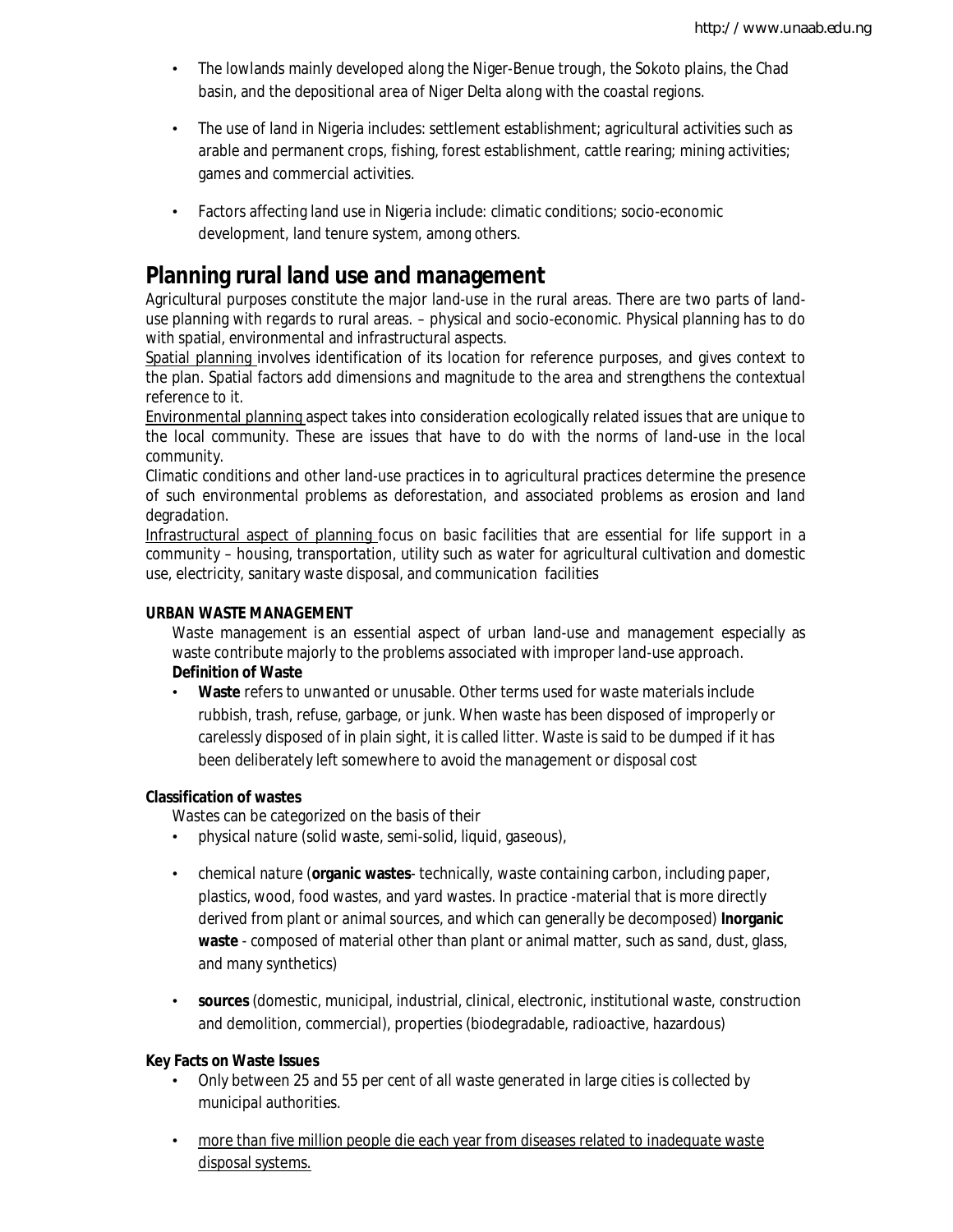- solid waste disposal was among their biggest environmental concerns.
- More than half of the world's municipal waste is generated in developed countries.
- Industrialized countries generate more than 90 per cent of the world's annual total toxic and hazardous waste, mostly from the chemical and petrochemical industries.
- There are more than 80,000 tons of irradiated fuel and hundreds of thousands of tons of other radioactive waste accumulated so far from the commercial generation of electricity from nuclear power.
- Irradiated fuel can take hundreds of thousands of years to decay into a harmless substance.

## **Waste disposal methods OCEAN DUMPING**

- **Advantages:** convenient
- inexpensive
- source of nutrients, shelter and breeding
- **Disadvantages:**
- ocean overburdened
- distruction of food sources
- killing of plankton
- desalination

## **OCEAN DUMPING**

## **Advantages:**

- convenient
- inexpensive
- source of nutrients, shelter and breeding

#### **Disadvantages:**

- ocean overburdened
- distruction of food sources
- killing of plankton
- desalination

#### **SANITARY LANDFILL**

#### **Advantages:**

- volume can increase with little addition of people/equipment
- filled land can be reused for other community purposes

#### **Disadvantages:**

- completed landfill areas can settle and requires maintenance
- requires proper planning, design, and operation

#### **INCINERATION**

#### **Advantages:**

- requires minimum land
- can be operated in any weather
- produces stable odor-free residue
- refuse volume is reduced by half

#### **Disadvantages:**

expensive to build and operate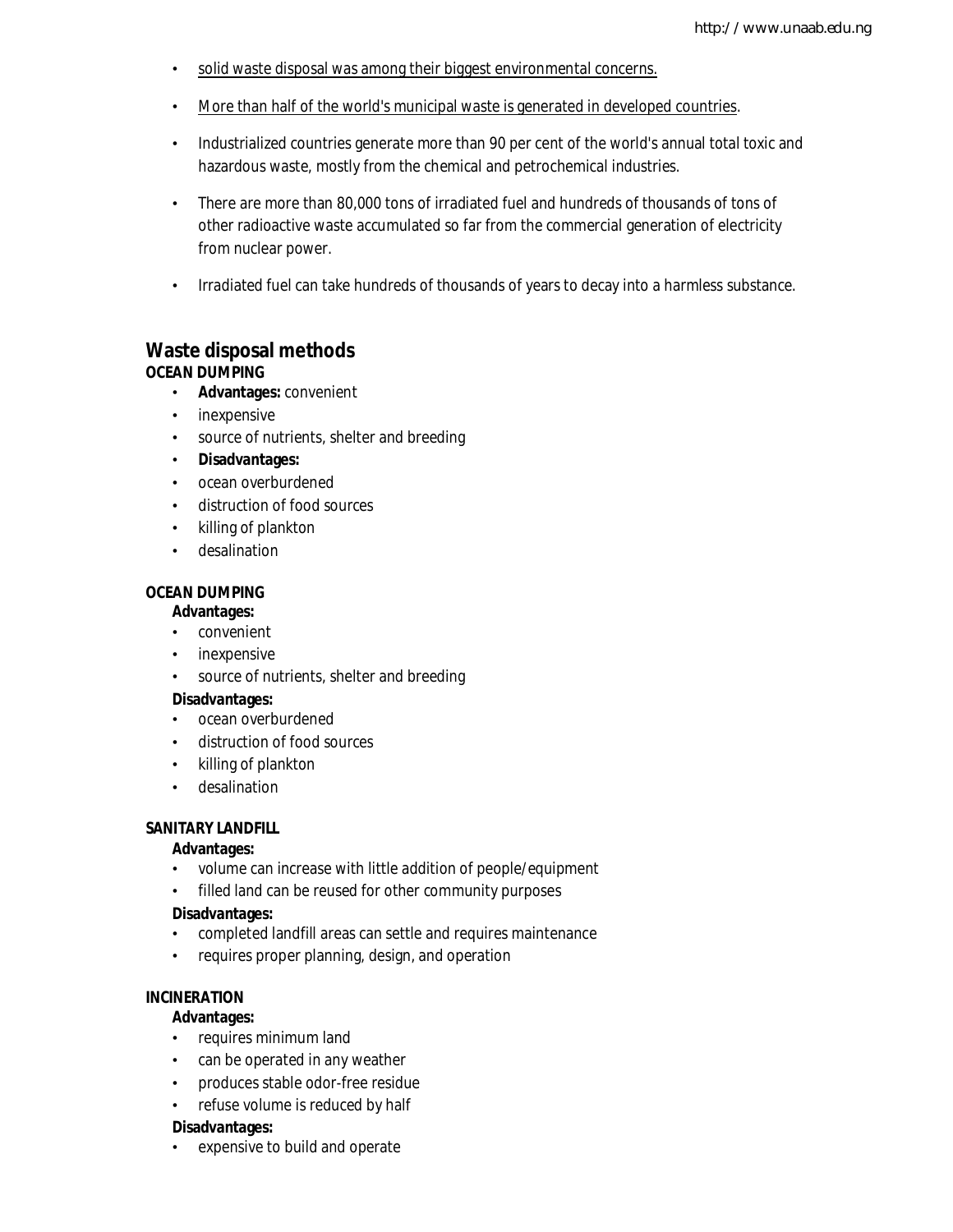- high energy requirement
- requires skilled personnel and continuous maintenance unsightly smell, waste, vermin

## **OPEN DUMPING**

#### **Advantages:**

• inexpensive

## **Disadvantages:**

- health-hazard insects, rodents etc.
- damage due to air pollution
- ground water and run-off pollution

## **RECYCLING**

#### **Advantages:**

• key to providing a liviable environment for the future

## **Disadvantages:**

- expensive
- some wastes cannot be recycled
- technological push needed
- separation of useful material from waste difficult

## **Waste minimization**

Waste minimization is a methodology used to achieve waste reduction, primarily through reduction at source, but also including recycling and re-use of materials.

Some of the main benefits include:

- improved bottom line through improved process efficiency
- reduced burden on the environment, with improved public image and compliance with legislation

## **LANDSCAPE DEFINITION**

## *What is a landscape*

A heterogeneous land area composed of a cluster of interacting components that is repeated in a similar format throughout. The emphases lie on

- spatial arrangement
- interaction among diverse landscape components
- resulting landscape processes

A landscape is distinguished by its

- component units (e.g. the pattern of farms, cultivation, vegetation, hills, valley etc)
- Spatial arrangement of those components

## *Characteristics of a landscape*

One landscape can be differentiated from another based on the component units, and how they are arranged

Five characteristics are usually repeated across a landscape

- a cluster of ecosystem types
- the flows of interaction among the ecosystems of the cluster
- the geomorphology and climate
- the set of disturbance regime
- the relative abundance of ecosystems within a cluster

## **MORPHOLOGY, CHEMISTRY AND HYDROLOGY OF ACID LANDS, WETLANDS, SALT, AND ALKALI SOILS IN NIGERIA**

Land quality is the result of interplay among the factors that determine or influence the components of land. These factors include the climatic factors especially temperature and precipitation.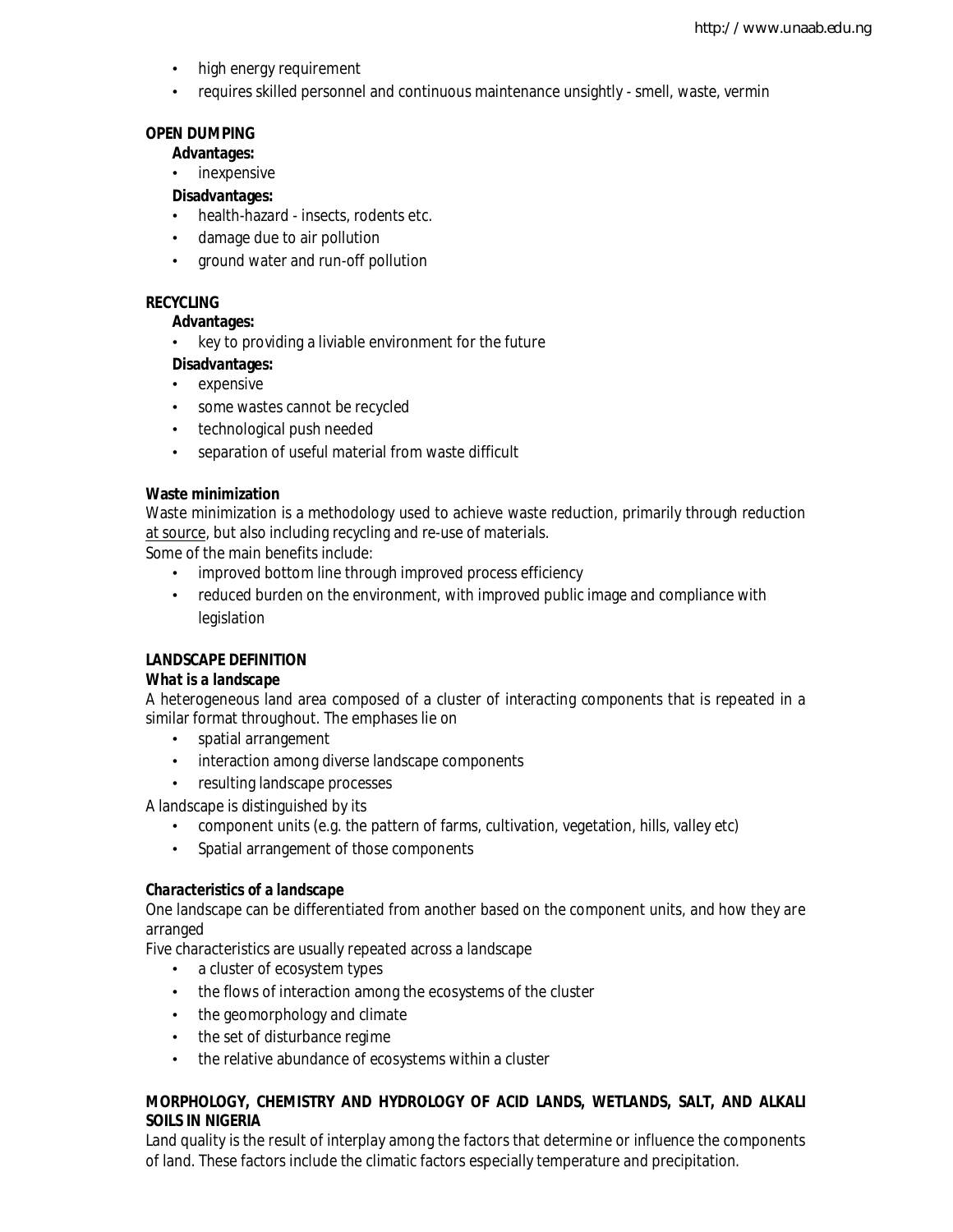## **Acid lands**

In Nigeria, acid lands are common in the coastal regions, having highly weathered soil under heavy rainfall which encourages leaching of basic cations and increases the preponderance of acidic cations – aluminum and manganese. In acid lands, the soils are usually sandy and highly leached. The soils are high in Al and Mn content. The exchange acidity is high.

In acid soils phosphorus nutrition is affected, thus P is always a limiting plant nutrient due to fixation by Al and Fe. In extremely low pH (< 4), phosphorus becomes soluble. However, such pH is too low for optimum performance of soil organisms responsible for mineralization of organic matter which is the major reservoir of nitrogen and sulphur. Also, at very low pH, root activities become limited. Acidity is more characteristic of soils classified as ultisols and oxisols.

Management of acid land for food production entails planting of tolerant or adapted crops, used of fertilizers that leave alkaline residues in the soil, and liming of the soil.

## **Saline and alkali soils**

Saline and alkali soils on the other hand are common in arid and semi-arid regions with low rainfall. Saline soils are characterized by high level of soluble salt as to interfere with the growth of crop. Such salts include the sulphate of Ca, Mg, and Na. Sodium is especially important because of its dispersive ability. Soils very high in Na content have the problem of being dispersed, structureless and so prone to erosion. Alkali soils are always very high in salt content, particularly Na. Both acid and alkali condition of the soil have detrimental effects on groundwater.

## **Wetlands**

Wetlands occur as result of excess rainfall over evaporation for months of the year, impermeable sub-surface layers, and high groundwater tables. The attendant problems include

- Inadequate aeration for root growth and soil microbial activity
- Poor workability of soil for machinery and animals
- Invasion of flood tolerant weeds (E.g. sedges and rushes)

Advantage is usually taken of wetlands for production of adapted crops such as paddy rice., well as dry season production of vegetables.

## **EVALUATION AND MANAGEMENT OF PROBLEM SITES**

Evaluation and monitoring of components of land is essential in land-use management. Evaluation and monitoring provides means for determining the effects of current management on the land-use, the impact on the environment, sustainability of the land-use, and mitigation against future detrimental effect.

Where there are problems as a result of past land-use and management deficiencies, evaluation provides insight for corrective measures to be undertaken.

## **Environmental Impact Assessment (EIA)**

Environmental impact refers to changes in environmental quality due to external disturbance to a system. It includes beneficial and adverse, primary and secondary, cumulative, synergistic, short, medium and long-term, reversible and irreversible. Described in terms of magnitude (of effect), direction (of change) and probability (of occurrence), with or without mitigation.

*Environmental Impact Assessment can be defined as:*

The process of identifying, predicting, evaluating and mitigating the biophysical, social, and other relevant effects of development proposals prior to major decisions being taken and commitments made

EIA is a process that produces a research report which examines the environmental impact (positive and negative) of a project or development on a particular area.

It looks at different alternatives to a project to assist the decision makers in deciding which type of project will best suit an area or particular environment while having the least negative environmental impact. With regards to land-use management, EIA helps in making decision on what is the best use for a piece of land with least negative impact on the quality of the land resources. It is a tool for evaluation of problem sites